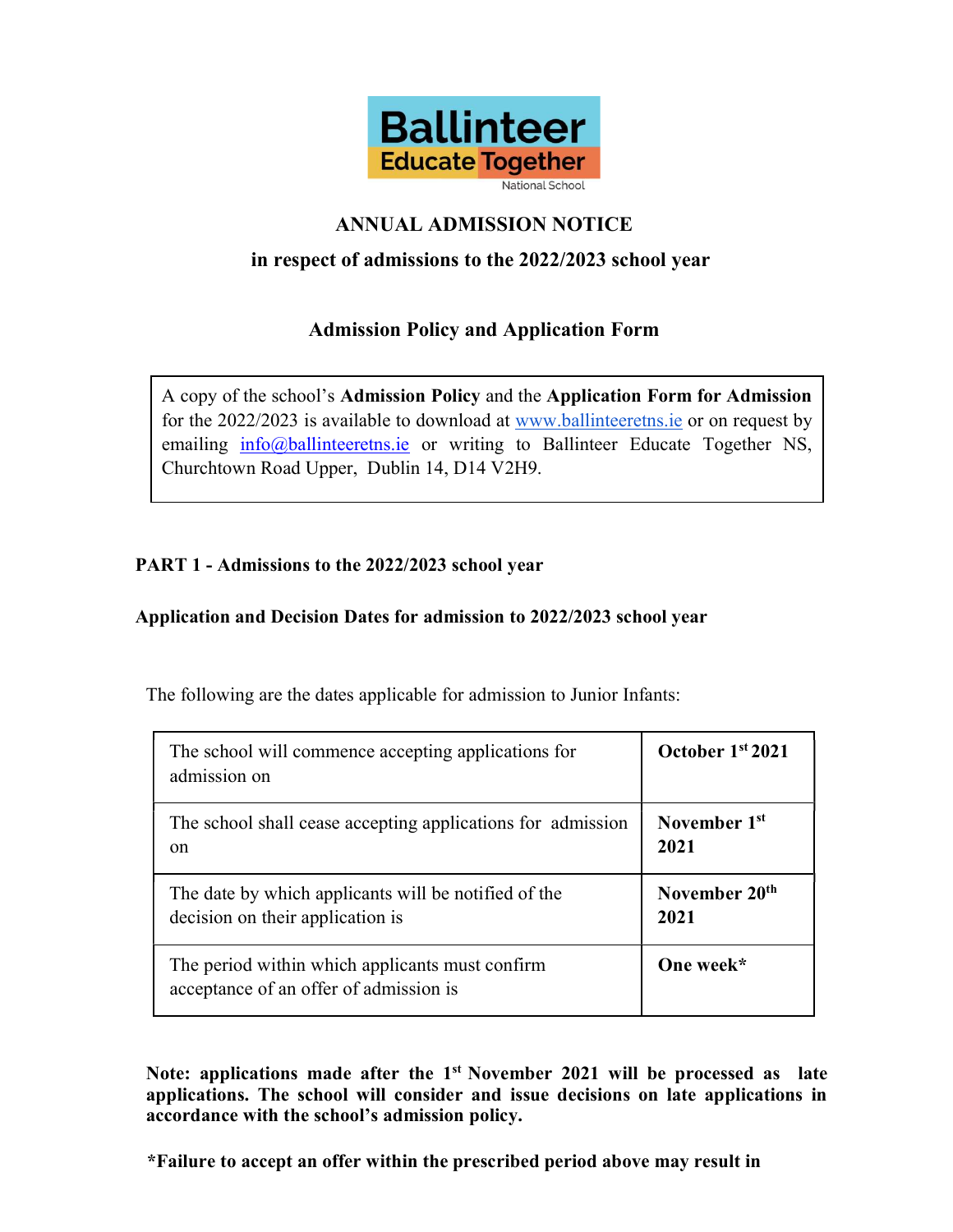#### the offer being withdrawn.

## Other Year Groups Application and Decision Dates for admission to 2022/2023

The following are the dates applicable for admission to the special junior

class for students with autism:

| 1. The school will commence accepting applications for                                       | <b>January</b>                  |
|----------------------------------------------------------------------------------------------|---------------------------------|
| admission to other year groups on                                                            | 10th 2022                       |
| 2. The school shall cease accepting applications for                                         | <b>January</b> 31 <sup>st</sup> |
| admission to other year groups on                                                            | 2022                            |
| 3. The date by which applicants will be notified of the                                      | <b>February 18th</b>            |
| decision on their application is                                                             | 2022                            |
| 4. The period within which applicants must confirm<br>acceptance of an offer of admission is | One week*                       |

Note: Applications made after the 31st January 2022 will be processed as late applications, the school will consider and issue decisions on late applications in accordance with the school's admission policy.

\*Failure of an applicant to accept an offer within one week of the offer being made may result in the offer being withdrawn.

The following are the dates applicable for admission to other year groups (Senior Infants to  $6<sup>th</sup>$  class):

| 1. The school will commence accepting applications for  | February             |
|---------------------------------------------------------|----------------------|
| admission to other year groups on                       | 1 <sup>st</sup> 2022 |
| 2. The school shall cease accepting applications for    | February             |
| admission to other year groups on                       | 21st 2022            |
| 3. The date by which applicants will be notified of the | March $11th$         |
| decision on their application is                        | 2022                 |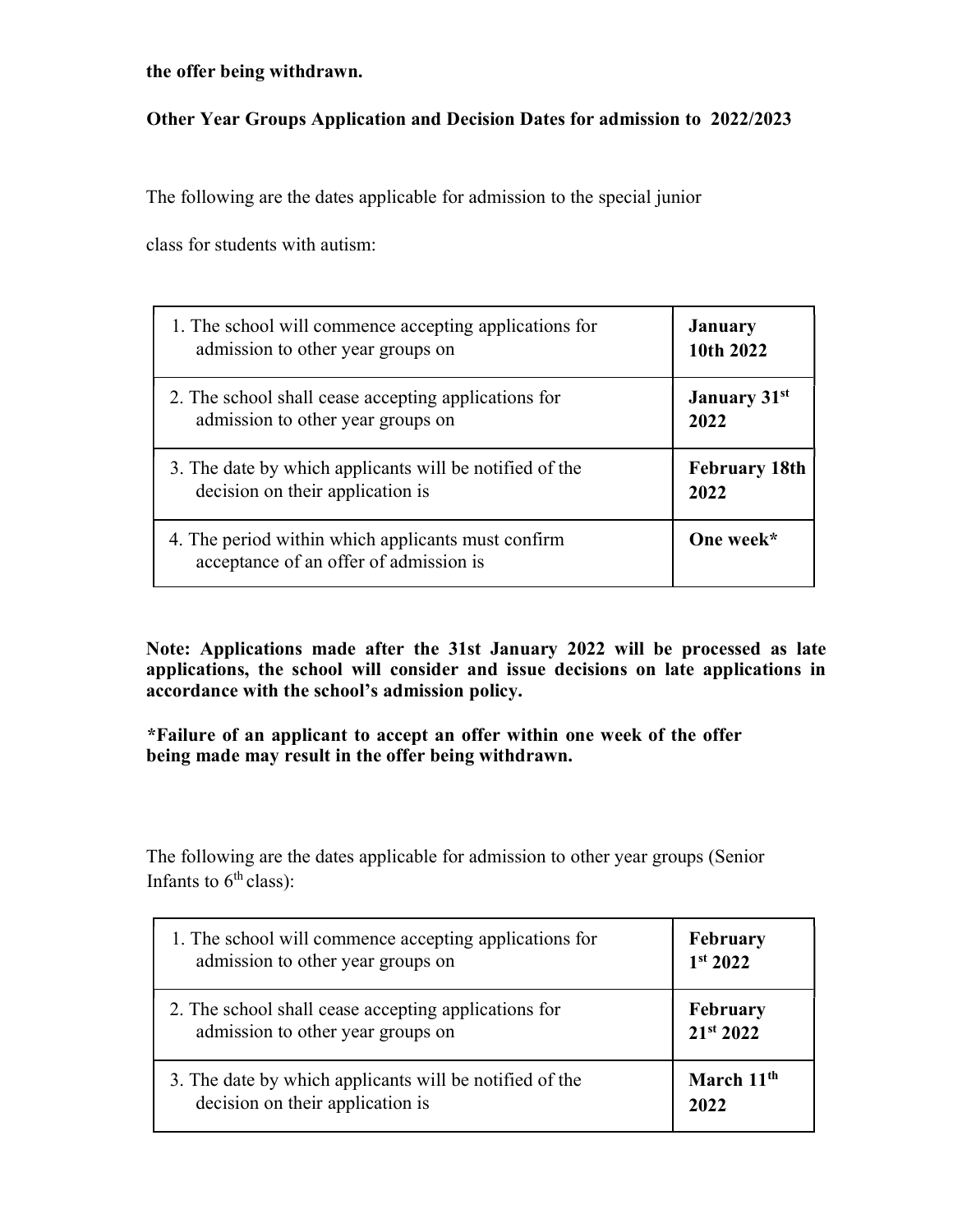Note: Applications made after the  $21<sup>st</sup>$  February 2022 will be processed as late applications, the school will consider and issue decisions on late applications in accordance with the school's admission policy.

\*Failure of an applicant to accept an offer within one week of the offer being made may result in the offer being withdrawn.

## Number of places being made available in 2022/2023

The figures set out below are subject to change depending on whether current students retain their place in the school and whether a student(s) transfers into the school after the publication of this Notice.

| The number of places being made available in Junior Infants                         | 52 |
|-------------------------------------------------------------------------------------|----|
| The number of places being made available in the special junior<br>class for autism |    |
| Places being made available in other year groups                                    |    |

Prior to the commencement of Education (Admission to Schools) Act 2018 (Admission Policies and Admission of Students) Regulations 2020, Ballinteer Educate Together N.S. had confirmed, in writing, that applicants had been placed on a list relating to the allocation of school places or a pre-enrolment list for the 2022/23 school year. This place on the pre-enrolment list is still valid. The number of applications received and accepted onto the pre-enrolment list for the Junior Infants intake group for 2022/23 is: 105.

#### PART 2 - Admissions to the 2021/2022 school year

## Information regarding the admission process for the Intake Group for Junior Infants for the 2020/2021 school year

In respect of the 2021/2022 school year, the total number of applications for admission to Junior Infants received by the school was 369.